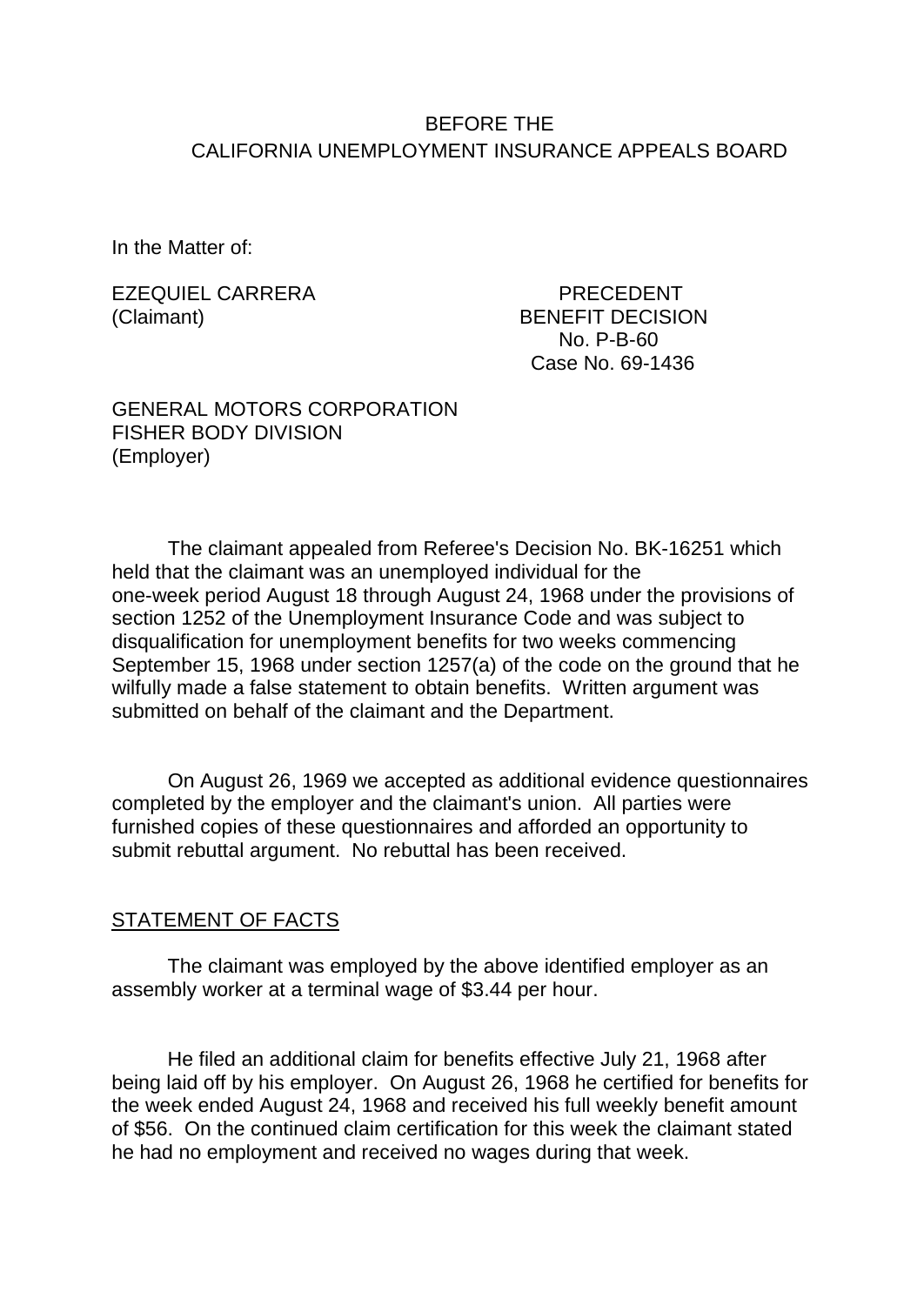However, on August 23, 1968 the claimant was recalled to work and worked from 7 a.m. to 11:18 a.m. On August 30, 1968 the claimant received \$113.04 from his employer. This amount represented \$14.79 in wages for work performed on August 23, 1968 and \$98.25 representing "Automatic Short Week Benefit." This latter amount was paid to the claimant under the terms of a contract agreed upon between the claimant's employer and his union, The United Auto Workers Union. The terms of the contract relative to "Automatic Short Week Benefit" read as follows:

"The Automatic Short Week Benefit payable to any eligible Employee for any Week beginning on or after February 9, 1968, shall be an amount equal to the product of the number by which 40 exceeds his Compensated or Available Hours, counted to the nearest tenth of an hour, multiplied by 80% of his Base Hourly Rate."

\* \* \*

"If the Company determines that an Employee has received an Automatic Short Week Benefit for any Week with respect to all or part of which he has received a State System Benefit, the full amount of such Automatic Short Week Benefit, or a portion of such Benefit equivalent to the State System Benefit or that part thereof applicable to such Week, whichever is less, shall be treated as an overpayment in accordance with this Section."

The Department issued a determination holding the claimant not unemployed during the period August 18 through August 24, 1968 on the ground that he had received wages in excess of his weekly benefit amount; subject to disqualification for two weeks commencing September 15, 1968 because he had made a wilful false statement and liable for the repayment of \$56 representing benefits paid for the week ended August 24, 1968. The claimant testified that he failed to notify the department of the work he performed on August 23, 1968 because he is of foreign extraction and is unable to read or write English and therefore was "confused."

According to the additional evidence received, an employee, in order to receive "Automatic Short Week Benefit," does not have to file a claim for unemployment insurance benefits, nor is eligibility for such benefits a prerequisite to the receipt of "Automatic Short Week Benefit."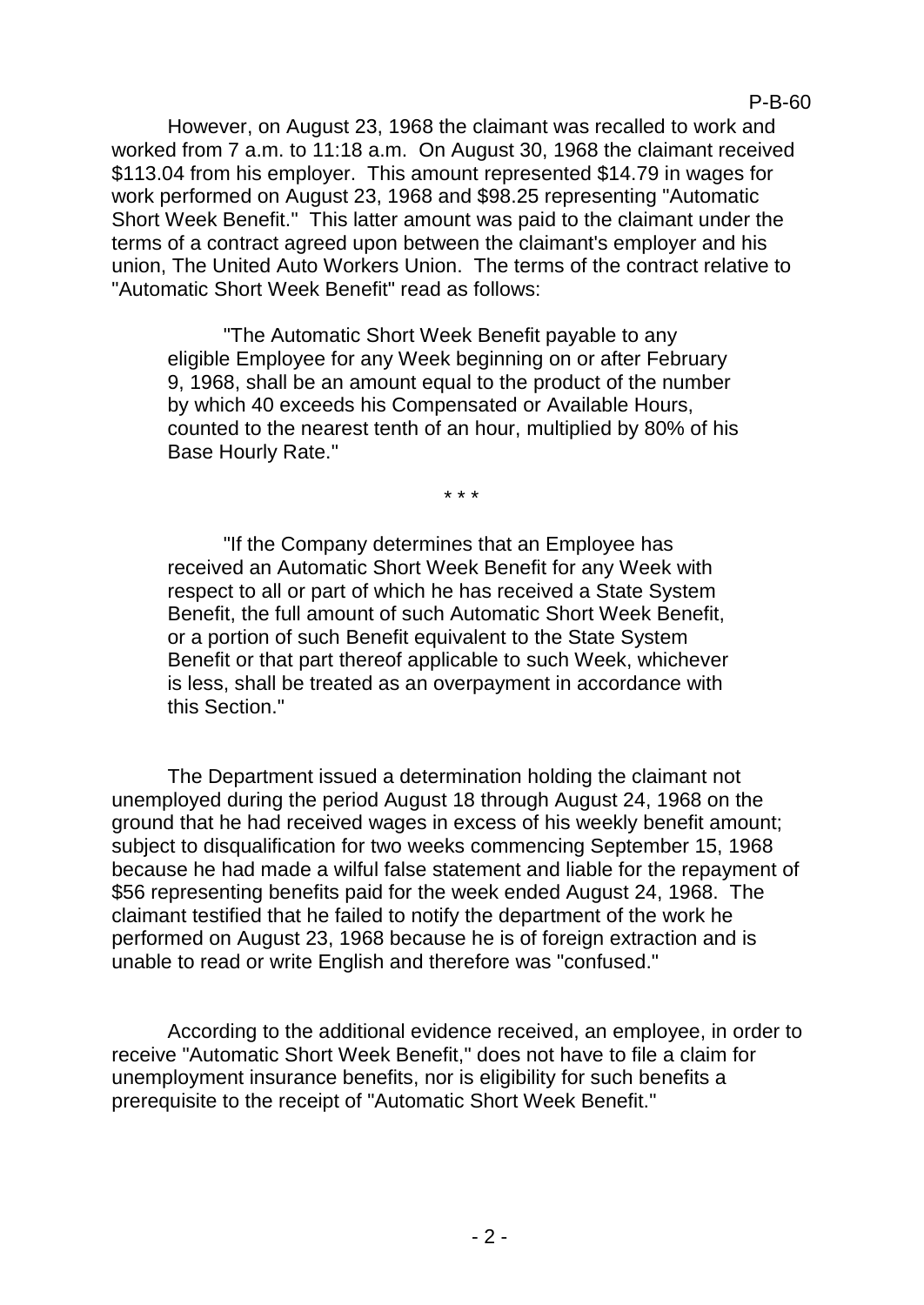### REASONS FOR DECISION

It is first necessary to decide the character of the money received by the claimant which was identified as "Automatic Short Week Benefit." If this money represents wages, then the claimant was not an unemployed individual during the week ending August 24, 1968 under section 1252 of the code which reads in pertinent part as follows:

"1252. An individual is 'unemployed' in any week during which he performs no services and with respect to which no wages are payable to him, or in any week of less than full-time work if the wages payable to him with respect to that week are less than his weekly benefit amount. . . ."

If the money received by the claimant is considered to be supplemental unemployment benefits as decided by the referee, then the claimant would be entitled to part-total benefits because the money received did not constitute wages under section 1265 of the code. This section reads as follows:

"1265. Notwithstanding any other provisions of this division, payments to an individual under a plan or system established by an employer which makes provisions for his employees generally, or for a class or group of his employees, for the purpose of supplementing unemployment compensation benefits shall not be construed to be wages or compensation for personal services under this division and benefits payable under this division shall not be denied or reduced because of the receipt of payments under such arrangements or plans.

"This amendment is hereby declared to be merely a clarification of the original intention of the Legislature and is not a substantive change, and is in conformity with the existing administrative interpretation of the law."

There is no question that the "Automatic Short Week Benefit" which the claimant received was paid "under a plan or system established" by the employer and it appears that the plan was available at least to all those employees whose jobs were covered by the contract between the employer and the union. On this basis it might be construed that the "Automatic Short Week Benefit" falls within the definition of supplemental unemployment compensation benefits under section 1265 of the code. However, in our opinion, it is significant that the contract provides that if an employee entitled to an "Automatic Short Week Benefit" receives unemployment benefits, then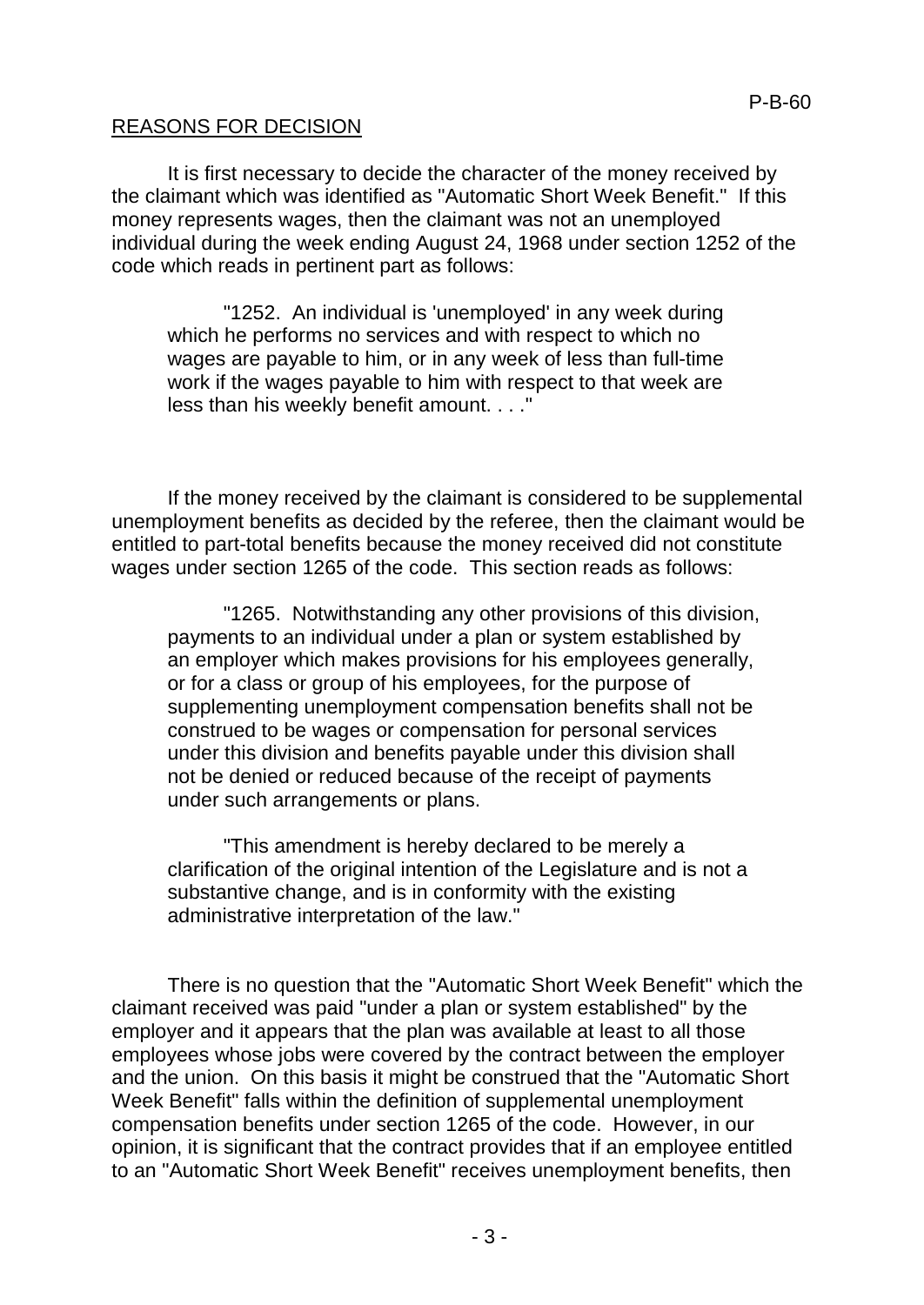his "Automatic-Short Week Benefit" is reduced by the amount of unemployment benefits he receives. Therefore, this payment received from the employer cannot be construed to be supplemental unemployment benefits but rather it may be considered that such payment is to replace unemployment benefits. That is, an employee is protected from a wage loss due to involuntary unemployment under the terms of the contract, and as pointed out by the court in Bradshaw v. California Employment Stabilization Commission (1956)*,* 46 Cal. 2d 608, 297 P. 2d 970, ". . . interpretation of employment contracts and of the Unemployment Insurance Act that result in duplication of benefits to an . . . employee are not encouraged. . . ." and duplication of payments should not be made.

This payment received by the claimant was a result of the employeremployee relationship and could be construed perhaps as a type of guaranteed wage. In any event, in our opinion, the "Automatic Short Week Benefit" represents wages and therefore since the claimant, during the week in question, was in receipt of wages in excess of his weekly benefit amount, he was not unemployed.

Section 1257(a) of the code provides for the disqualification of a claimant if he wilfully made a false statement or wilfully failed to report a material fact to obtain benefits. When the claimant certified for benefits for the week ended August 24, 1968 he informed he Department that during that week he did not work and did not earn wages; whereas the facts show that he did work and did earn wages and he knew he did. Therefore, it is concluded that when the claimant certified for benefits for the week ended August 24, 1968 he wilfully made a false statement. His inability to read or write English does not excuse this false statement. He was obligated to inform the department completely of his activities during that week with respect to work and he did not do so. He is subject to disqualification under section 1257(a) of the code for the period provided in section 1260 of the code. Both the Department and the referee held the claimant subject to disqualification for two weeks and we see no reason to change this period of disqualification.

Section 1375 of the code provides that if an individual is overpaid benefits he is liable for the amount overpaid unless the overpayment was not due to fraud, misrepresentation or wilful nondisclosure on the part of the claimant; the overpayment was received without fault and repayment of the amount overpaid would be against equity and good conscience.

The claimant received benefits for the week ended August 24, 1968 because of his wilful false statement. He is liable for the amount overpaid.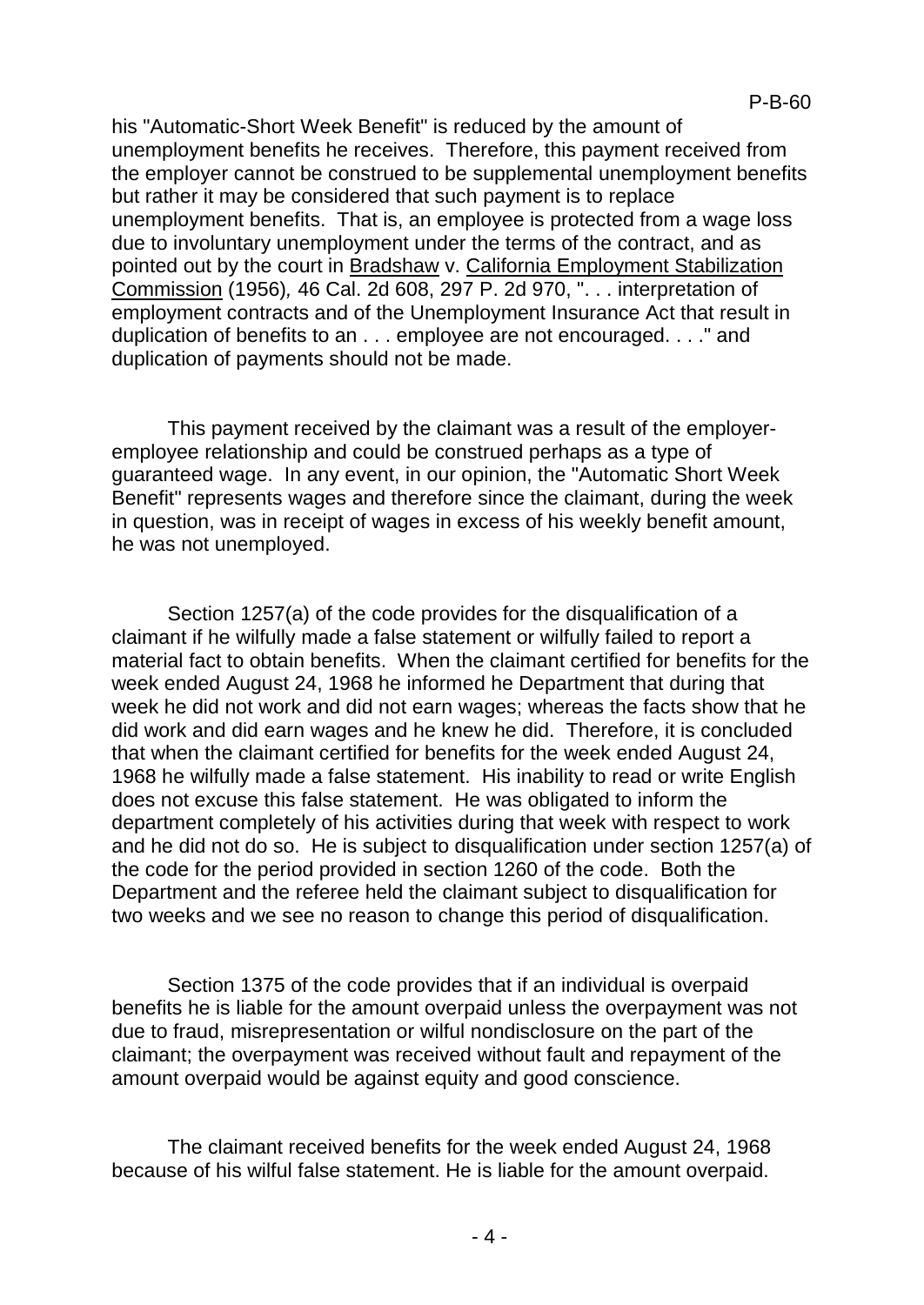### **DECISION**

The decision of the referee is modified. The "Automatic Short Week Benefit" received by the claimant represents wages within the meaning of section 1252 of the code and during the week with respect to which these wages were payable the claimant was not an unemployed individual. The claimant is subject to disqualification under section 1257(a) of the code for two weeks as found by the referee. He has been overpaid benefits and is liable for the amount overpaid.

Sacramento, California, December 9, 1969

# CALIFORNIA UNEMPLOYMENT INSURANCE APPEALS BOARD

# ROBERT W. SIGG, Chairman

### CLAUDE MINARD

JOHN B. WEISS

DISSENTING - Written Opinion Attached

LOWELL NELSON

DON BLEWETT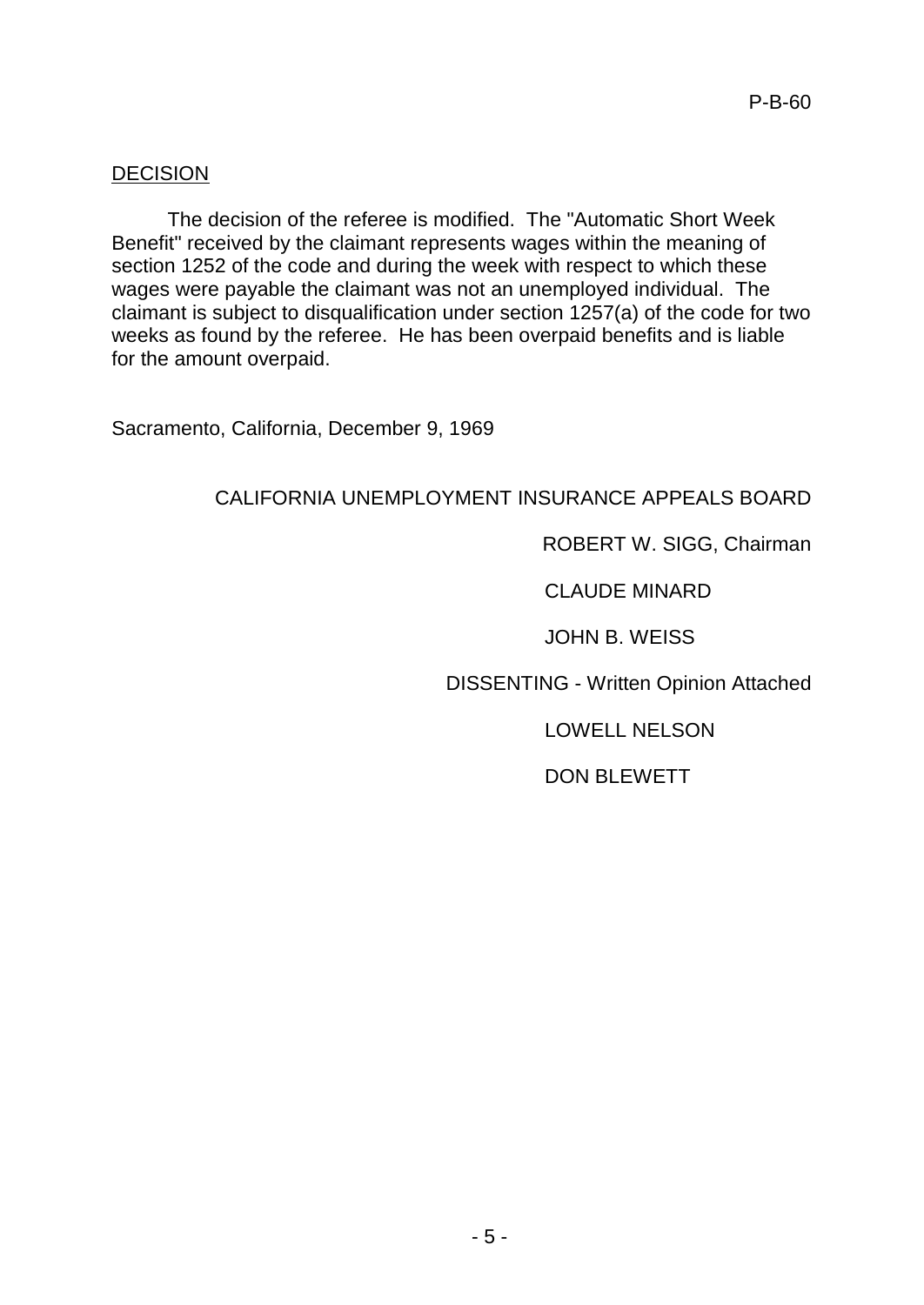# DISSENTING OPINION

We agree with the majority that this claimant made a wilful false statement and should be disqualified. However, we do not agree with the majority that the money received by the claimant, in addition to his regular wages, during the week in question represented wages.

As we view the record, there was no question that the "Automatic Short Week Benefit" which the claimant received was paid "under a plan or system established" by the employer, and it appears that the plan was available at least to all of those employees whose jobs were covered by the contract between the employer and the union. This plan provides for the "benefit to be paid to employees who work less than a full week in an amount equal to 80 percent of what they would have earned had they worked full time in that week, less any unemployment insurance benefits they received with respect to that week. Thus, the plan provides, in our opinion, that the "Automatic Short Week Benefit" would supplement unemployment insurance benefits payable to the claimant for the same week.

It is also noteworthy, in our opinion, that, as revealed by the additional evidence which we accepted, the money paid to the claimant for his "Automatic Short Week Benefit" was paid out of the same trust fund which is used to pay supplemental unemployment benefits under the contract.

The majority cited the Bradshaw case to uphold its conclusion that the money received by the claimant was wages. It should be pointed out however that the Supreme Court of California in Powell et al. v. California Department of Employment, et al. (1965), 63 AC 99, 45 Cal. Rptr. 136, stated in relationship to the Bradshaw case as follows:

"Contentions urged by petitioners would require that we reexamine and redetermine the issues presented in Bradshaw. However, that has been rendered unnecessary by a subsequent legislative declaration which, we are persuaded, sets aside the declared legislative Intent upon which the decision in Bradshaw was made to turn. Contrary to the holding in that case that 'unemployment insurance was not intended' to render aid to employees during periods covered by their private contracts, the Legislature, in 1959, enacted section 1265 of the Unemployment Insurance Code, which provides in pertinent part: 'Notwithstanding any other provisions of this division